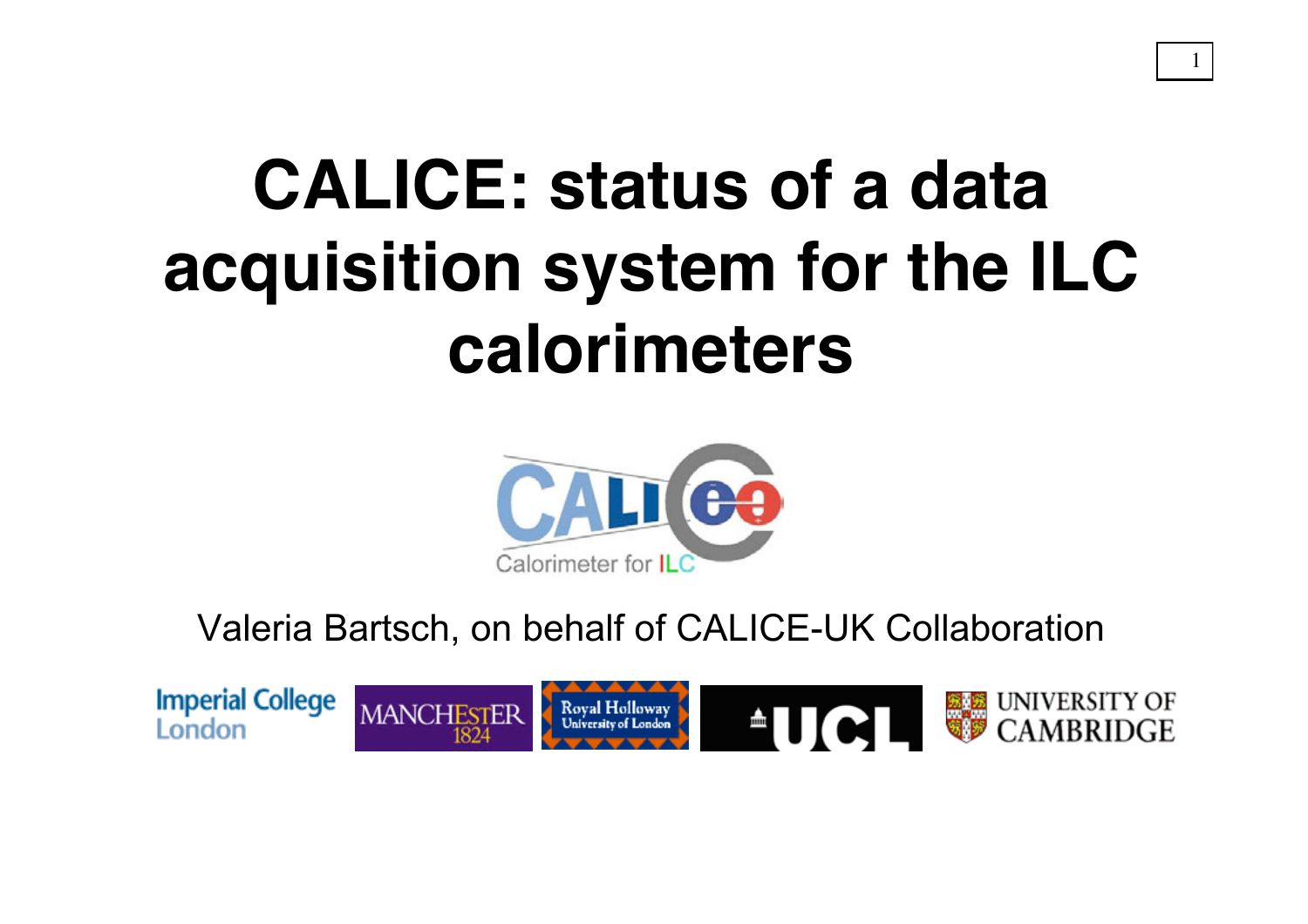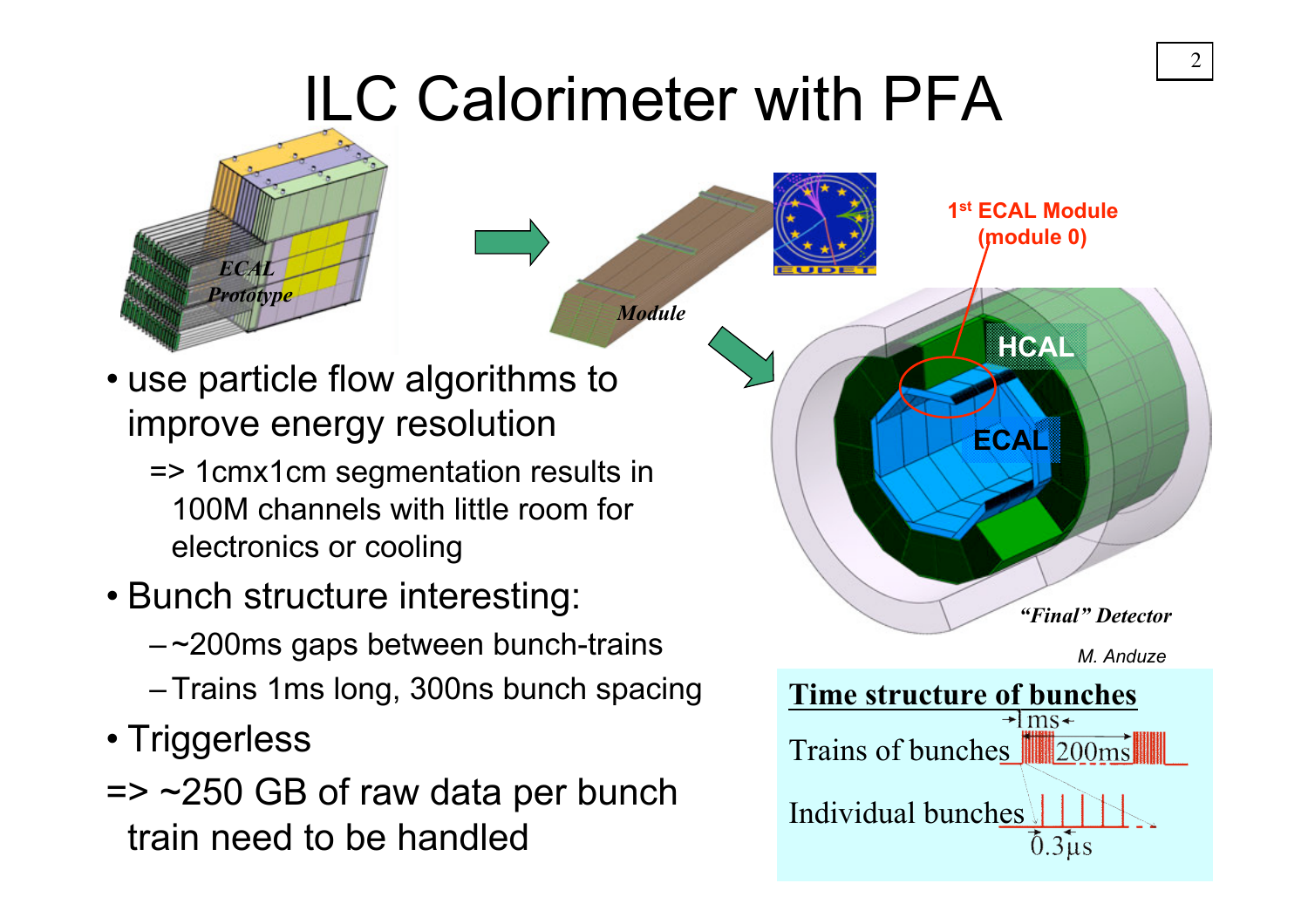### **Objectives**

- Utilise off the shelf technology
	- Minimise cost, leverage industrial knowledge
	- Use standard networking chipsets and protocols, FPGAs etc.
- Design for Scalability
- Make it as generic as possible
	- exception: detector interface to several subdetectors
- Act as a catalyst to use commodity hardware
- ⇒ **build a working technical prototype (verify mechanics and cooling) and a DAQ system to be used by the prototype by 2009**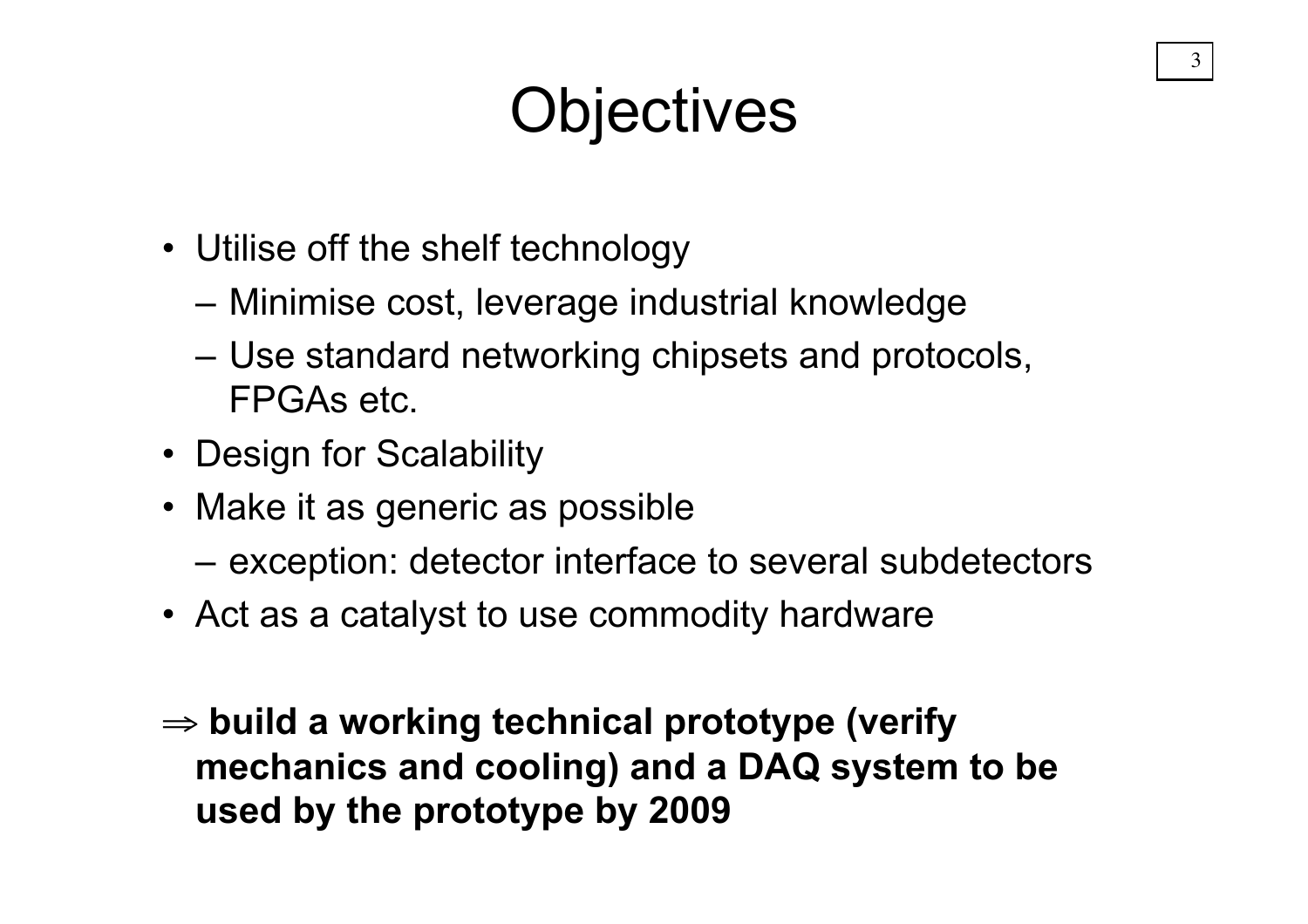# DAQ architecture

Link Data Aggregator (LDA) Detector Interface (ODR)

(DIF)

DAQ software

Detector Unit

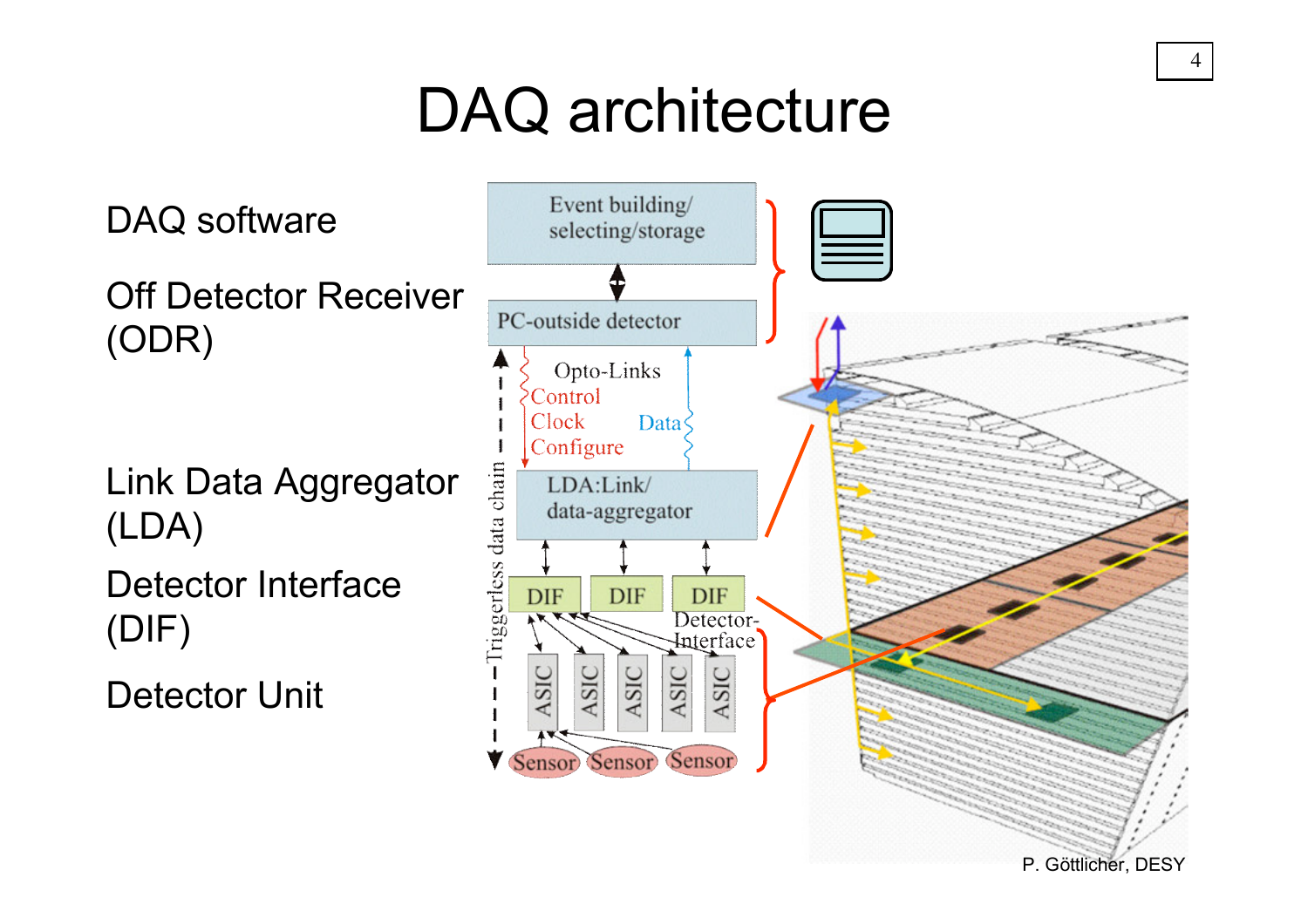# Detector Interface (DIF) status

- Two halves Generic DAQ and Specific Detector
	- 3 detectors: ECAL, AHCAL, DHCAL
	- 1 DAQ Interface!
- Transmits configuration data to the Detector Unit and transfers data to downstream DAQ
- Designed with redundancies for readout
- Signal transmission along ECAL test slab and ECAL slab interconnects being tested



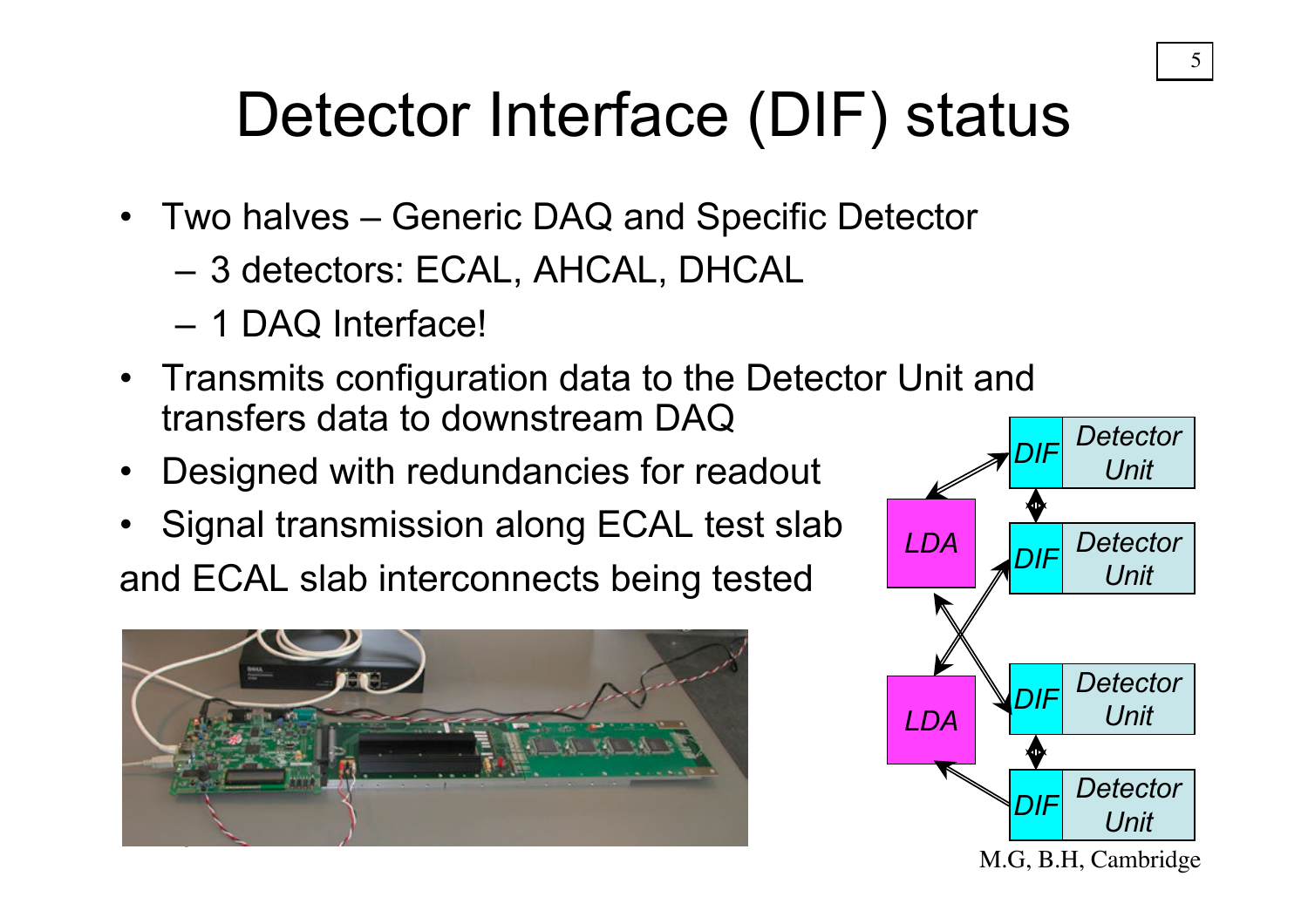# Link Data Aggregator (LDA)

#### **Hardware:**

- PCBs designed and manufactured
- Carrier BD2 board likely to be constrained to at least a Spartan3 2000 model
- Gigabit links as shown below, 1 Ethernet and a TI TLK chipset
- USB used as a testbench interface when debugging



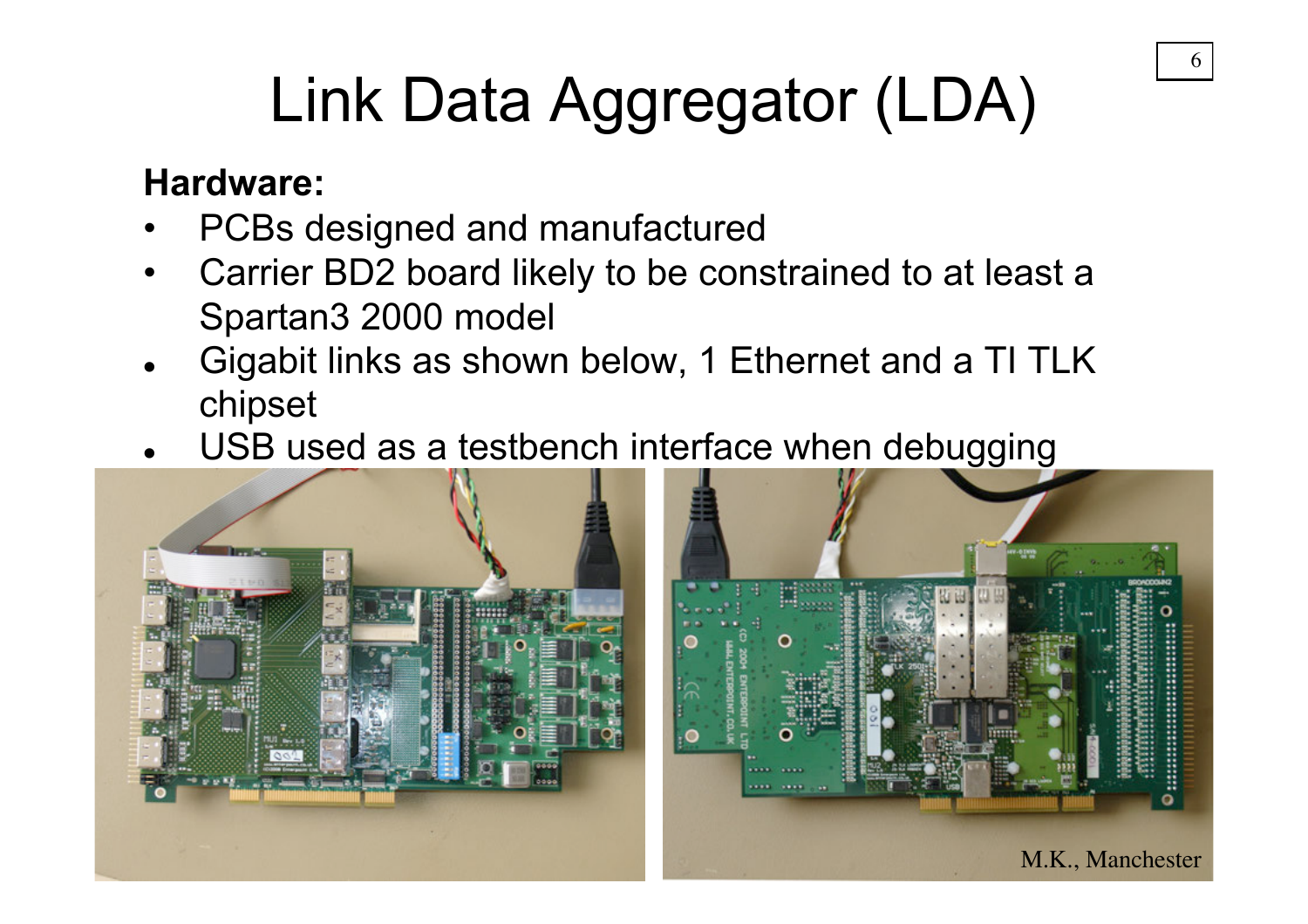# Link Data Aggregator (LDA)

#### **Firmware:**

- Ethernet interface based on Xilinx IP cores
- DIF interface based on custom SERDES with state machines for link control. Self contained, with a design for the DIF partner SERDES as well
- Possible to reuse parts from previous Virtex4 network tests
- No work done on TLK interface as of yet

#### **1 Link Data Aggregator can serve 8 Detector Interfaces**

7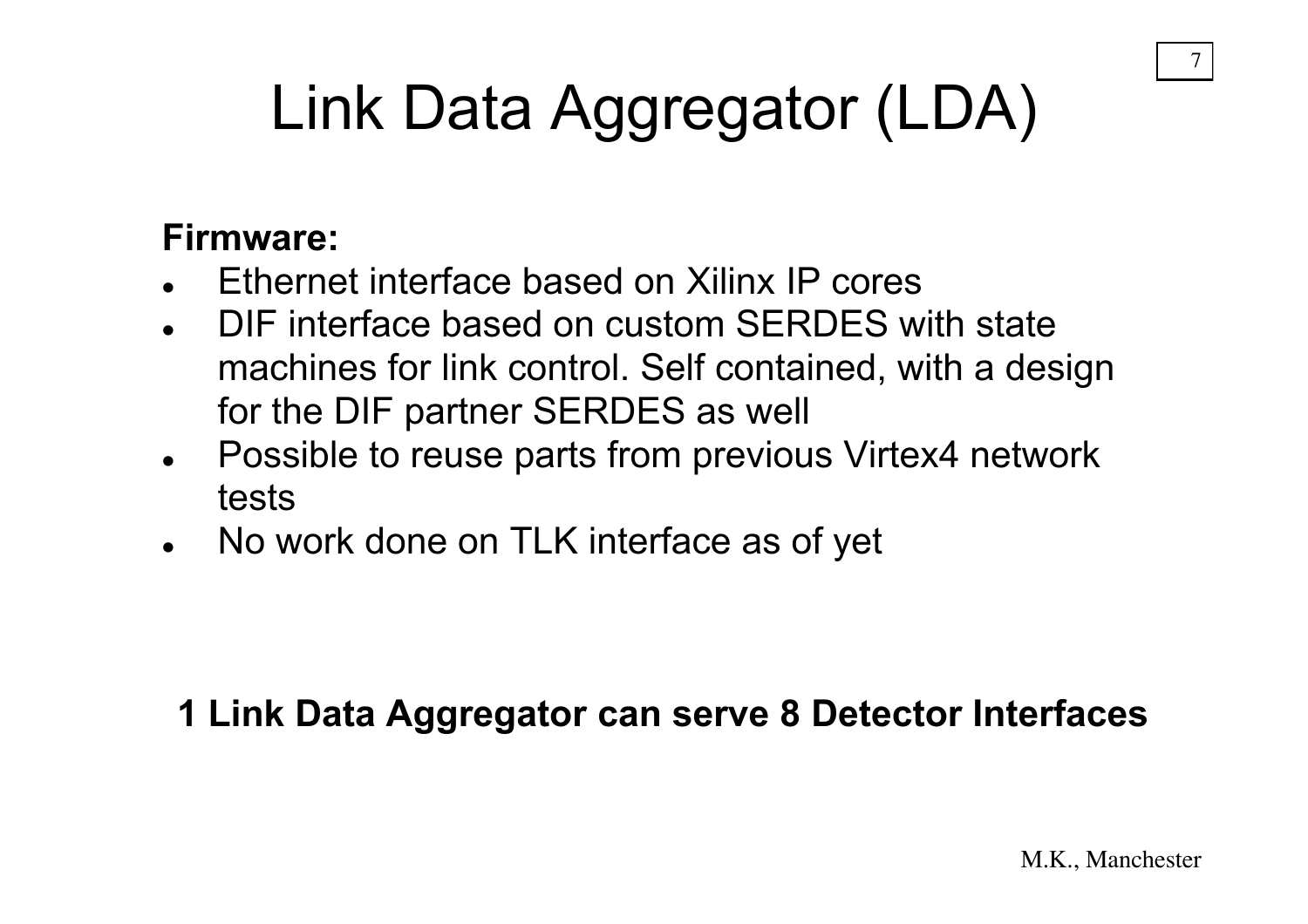## Off Detector Receiver (ODR)

- Receives module data from Link Data Aggregator
	- PCI-Express card, hosted in PC.
	- 1-4 links/card (or more), 1-2 cards/PC
	- Buffers and transfers to store as fast as possible
- Sends controls and config to the Link Data Aggregator for distribution to the Detector Interfaces
- Performance studies & optimisation on-going

#### **Expansion (e.g. 3xSFP)**

**SFPs for optic link** 



#### **Hardware:**

- Using commercial FPGA dev-board:
	- PLDA XPressFX100
	- Xilinx Virtex 4, 8xPCIe, 2x SFP (3 more with expansion board)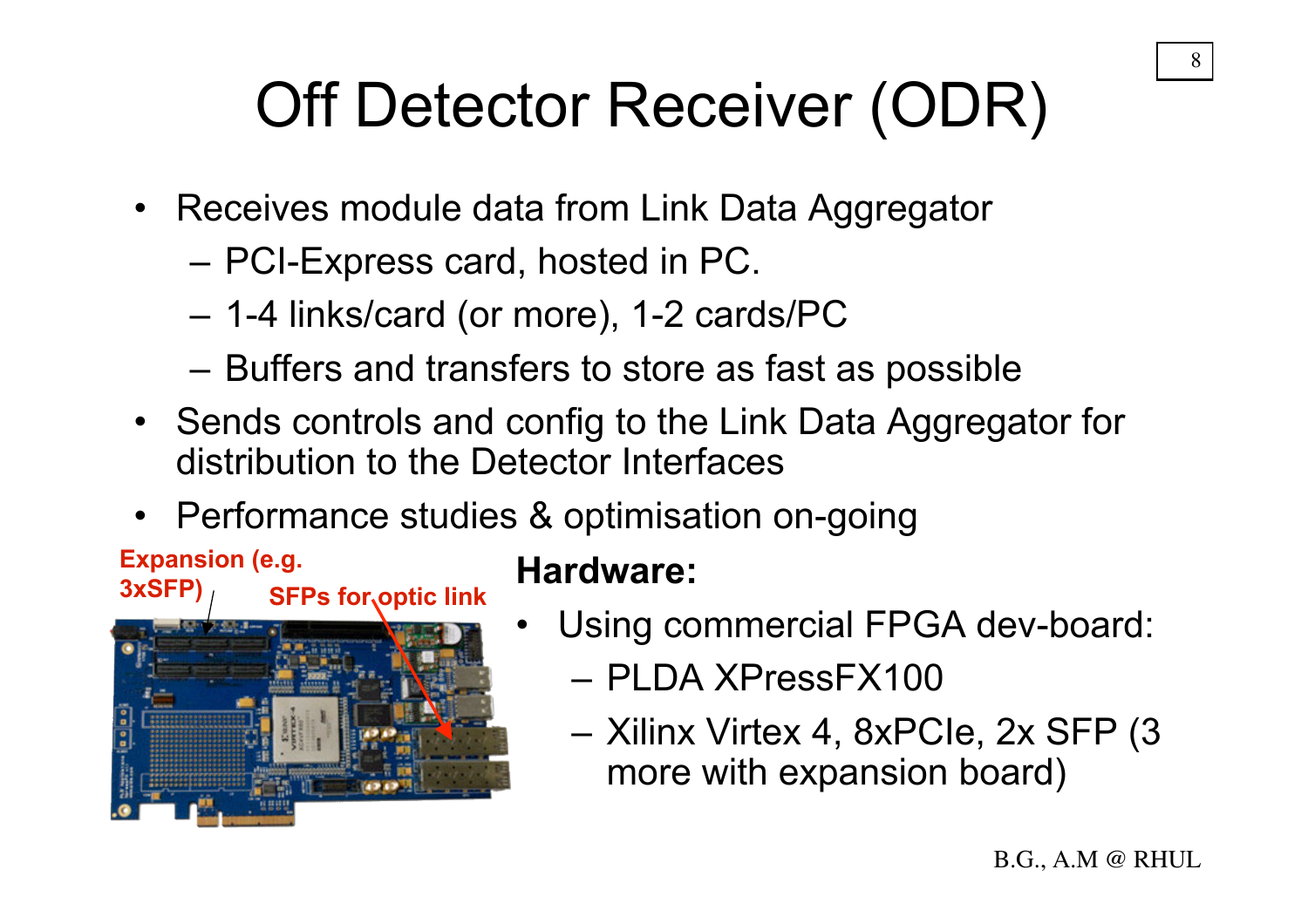### Off Detector Receiver data access rate



All measurements: single requester thread, no disk write, data copied To the host memory.

B.G., A.M @ RHUL

9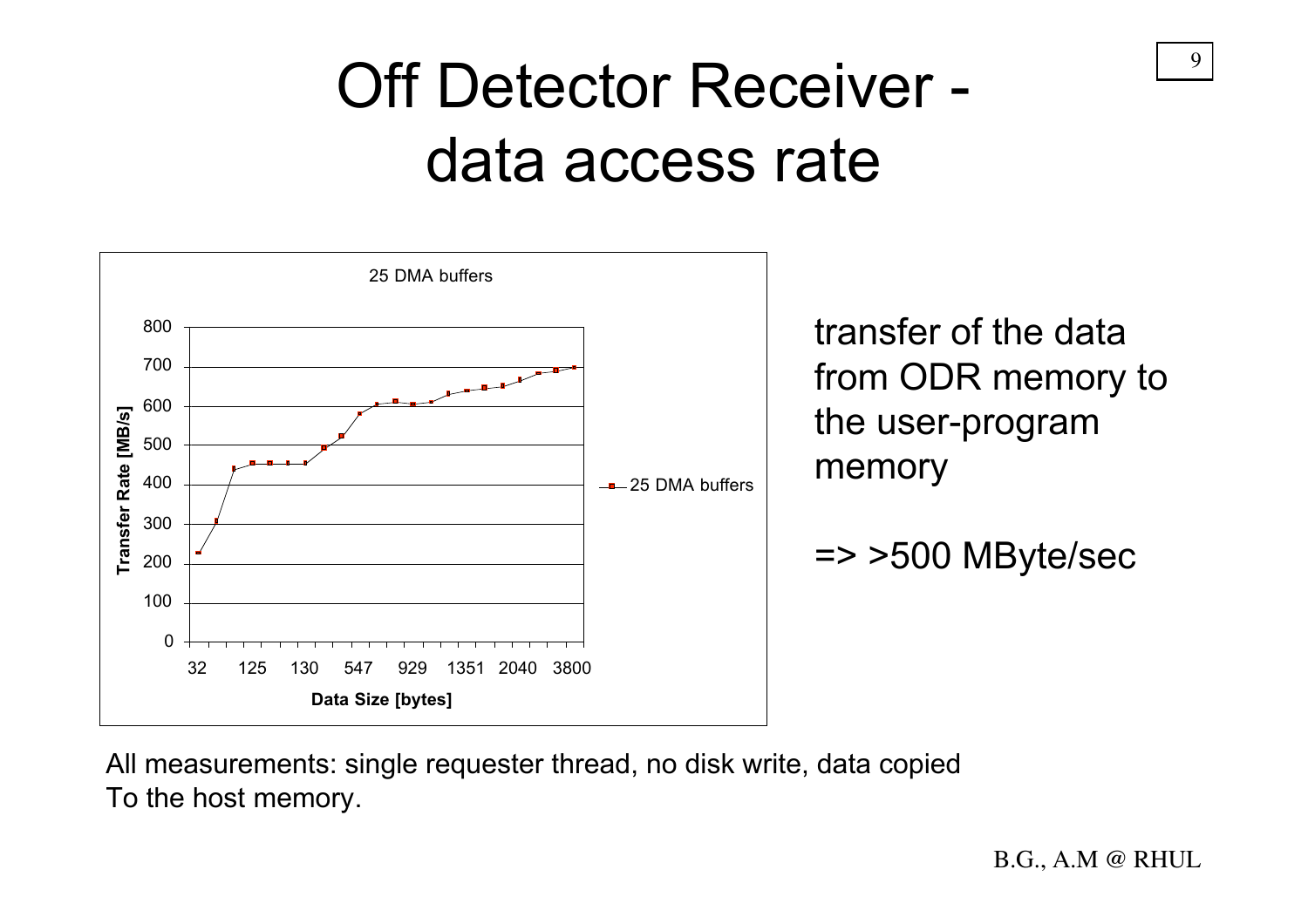# Clock and Control (C&C) board



- C&C unit provides machine clock and fast signals to 8x Off Detector Receiver/Link Data Aggregator.
- Logic control (FPGA, connected via USB)
	- Link Data Aggregator provides next stage fanout to Detector Interfaces
		- $-Eg$  C&C unit -> 8 LDAs -> 8 DIFs = 64 DUs.
	- Signalling over same HDMI type cabling

• Facility to generate optical link clock (~125-250MHz from ~50MHz machine clock)

#### **Board is already designed, will be built soon**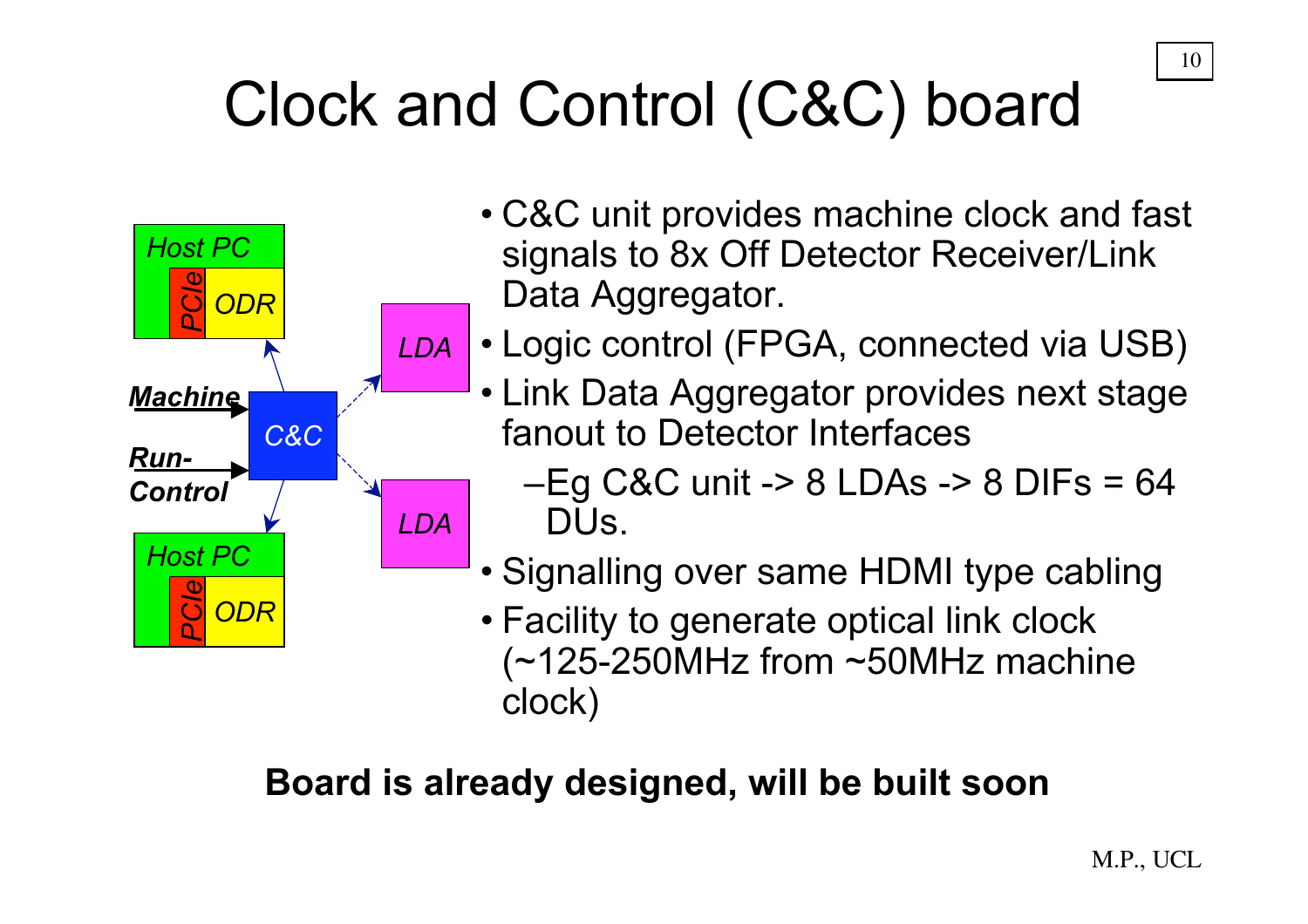### Single Event Upset (SEU) Study

finalised, accepted by NIM



SEU cross section depending on

- FPGA type
- traversing particle (n,p,π)
- energy of traversing particle
- => need to study particle spectra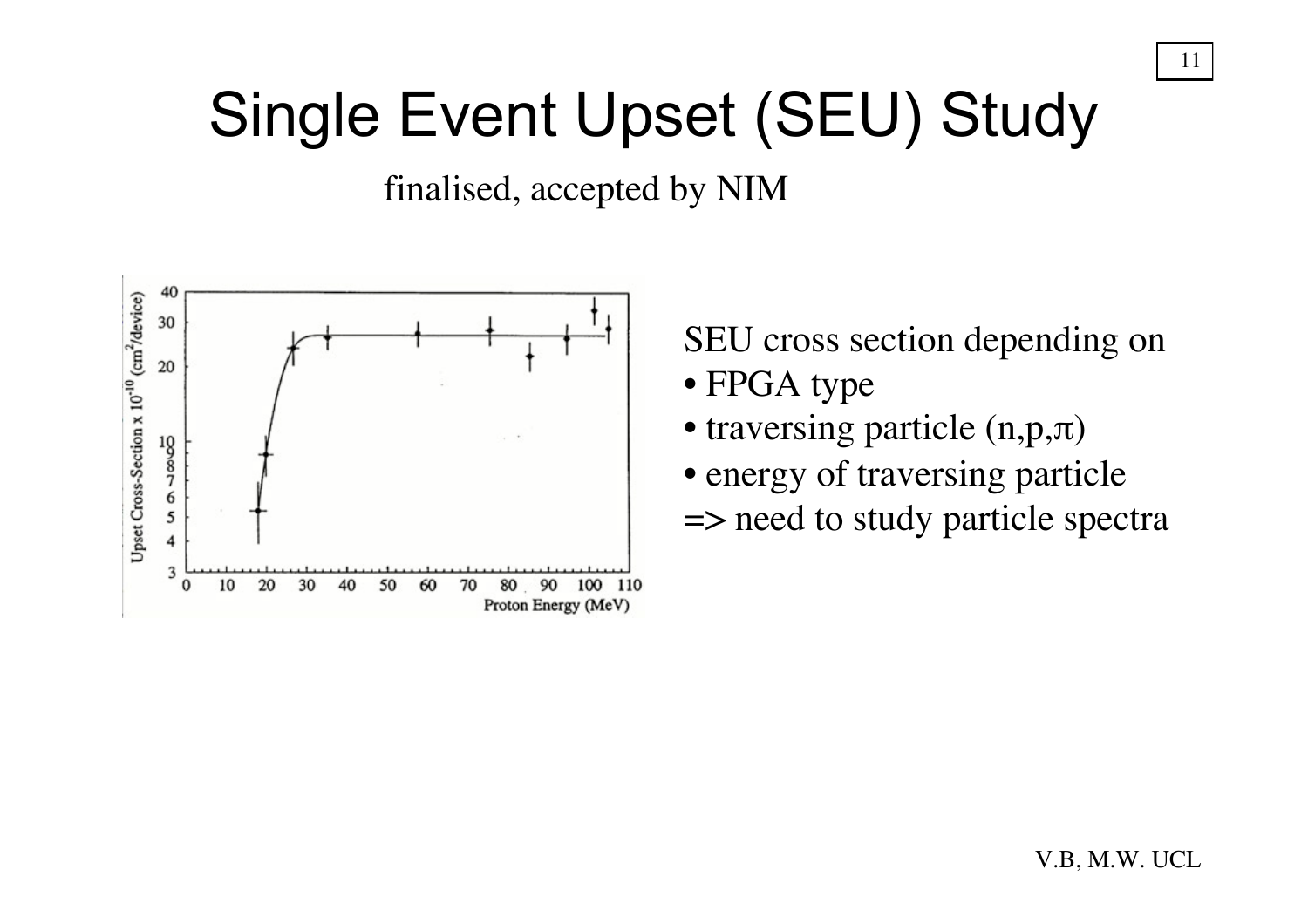# Single Event Upset (SEU) Study

**Main backgrounds:** (tt, WW and bhabha scattering also studied)

γγ (from beamstrahlung) -> hadrons QCD events



 $\Rightarrow$  SEU rate of 14 min-12 hours depending on FPGA type for the whole ECAL, needs to be taken into account in control software  $\Rightarrow$  fluence of 2<sup>\*</sup>10<sup>6</sup>/cm per year, not critical ⇒ radiation of 0.16Rad/year, not critical  $\Rightarrow$  occupancy of 0.003/bunch train (not including noise)

V.B, M.W. UCL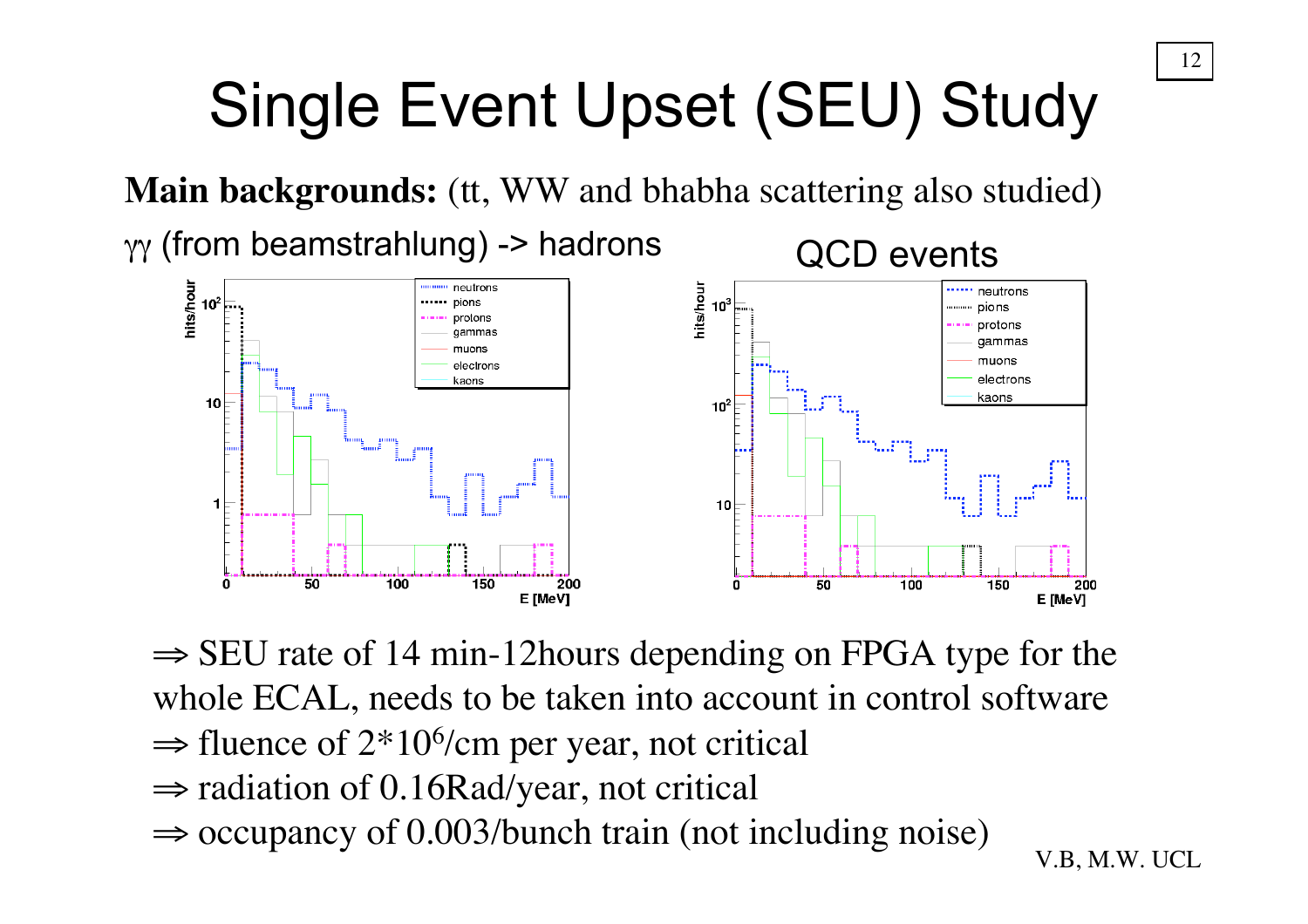### DAQ software

- Chose the DOOCS framework (http://tesla.desy.de/doocs/doocs.html), a distributed control system
- ENS naming service:
	- Facility (F)/device (D)/location (L)/property (P) e.g. CALICE/ODR/ODR1/LDAX
- starting point: Off Detector Receiver Interface
- event builder needs to be modified

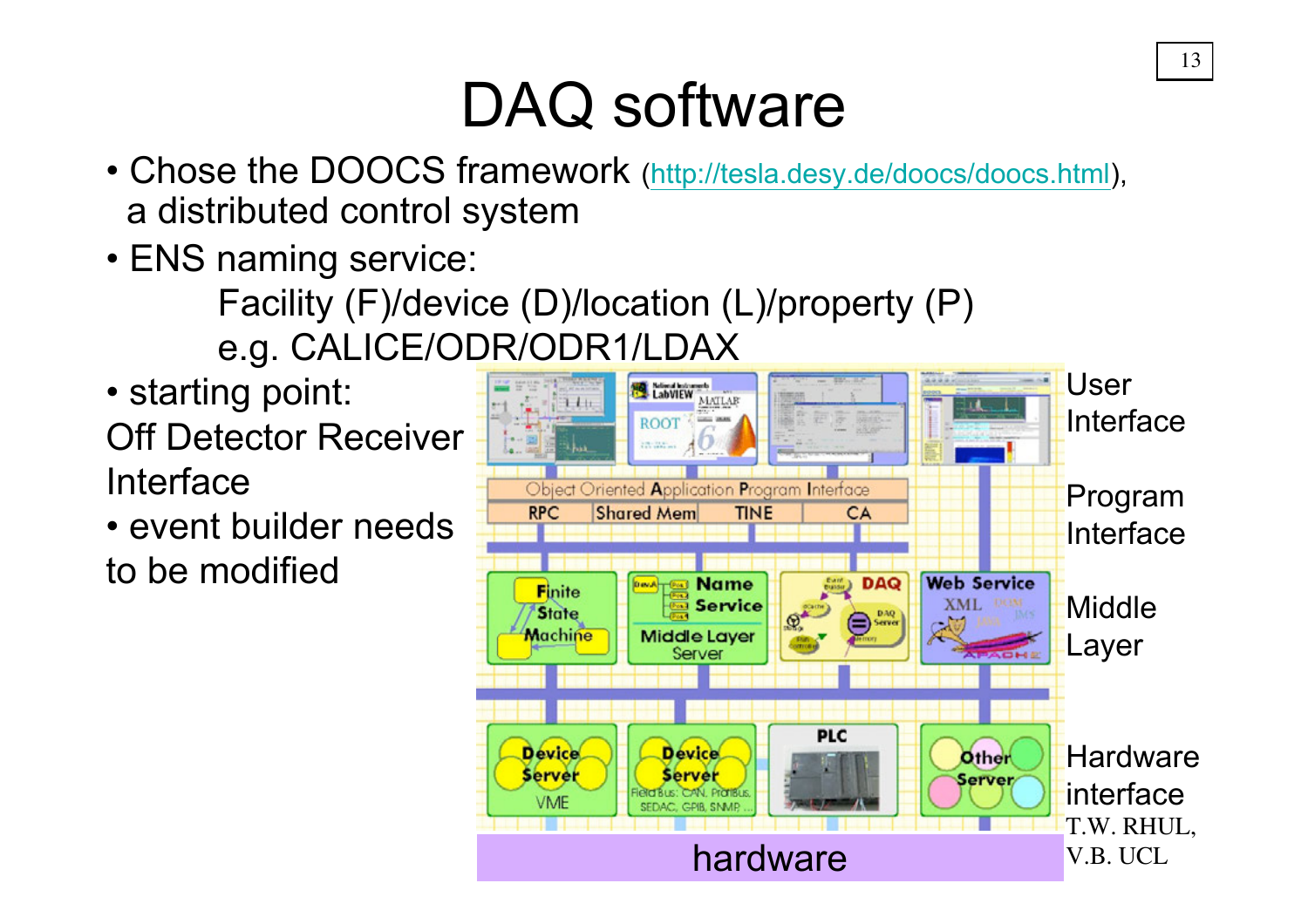## **Summary**

• testbeam for the EUDET module in 2009



- prototypes of all hardware components (Detector Interface, Link Data Aggregator and Off Detector Receiver) built and tests started  $\Rightarrow$  Debugging and improving of each component before putting the components together
- Off detector software is in design phase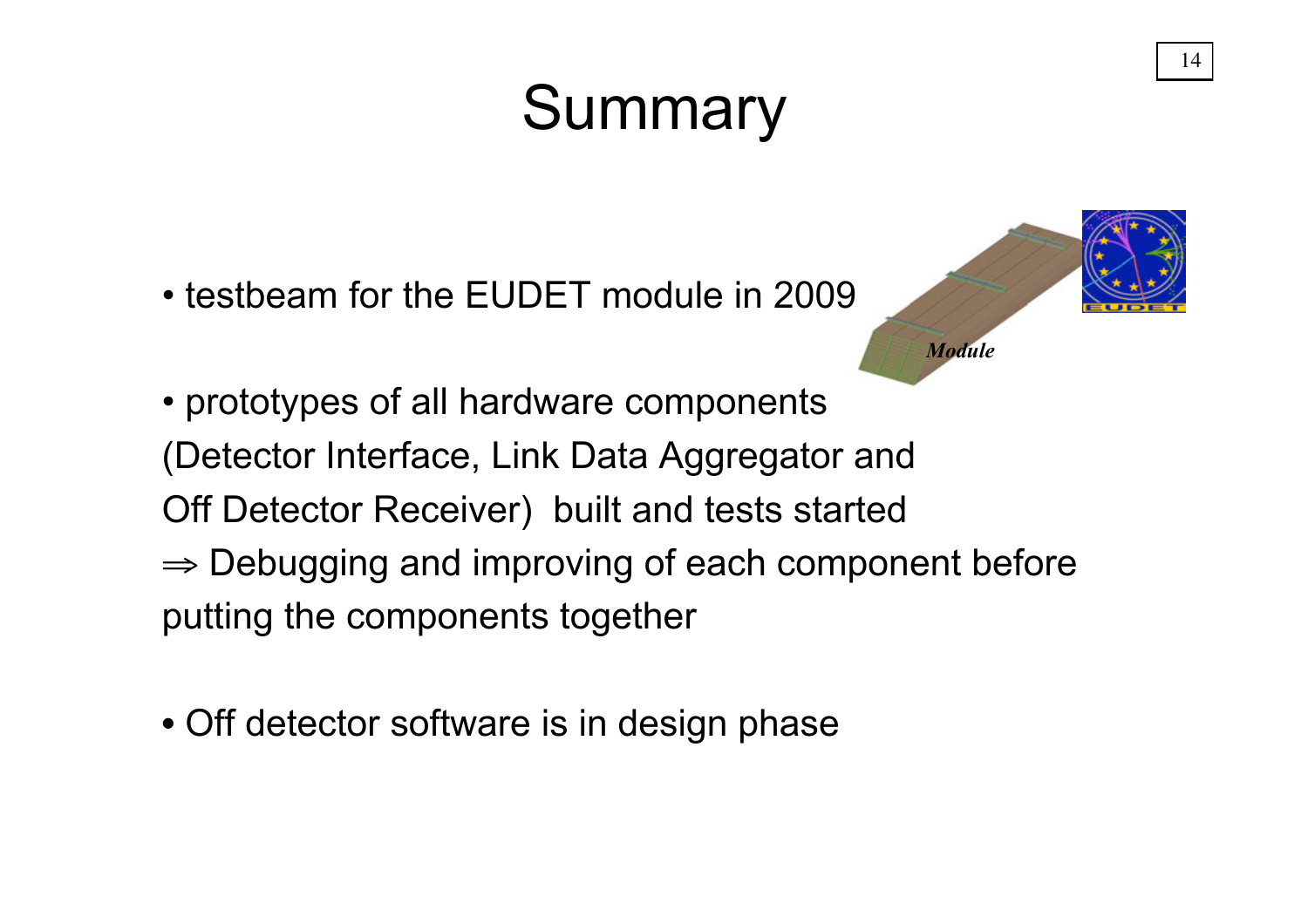# DAQ architecture

**Detector Unit:** Sensors & ASICs

**DIF:** Detector InterFace - connects generic DAQ and services **LDA:** Link/Data Aggregator – fanout/in DIFs & drive link to ODR

**ODR:** Off Detector Receiver – PC interface for system.

**C&C:** Clock & Control: Fanout to ODRs (or LDAs)

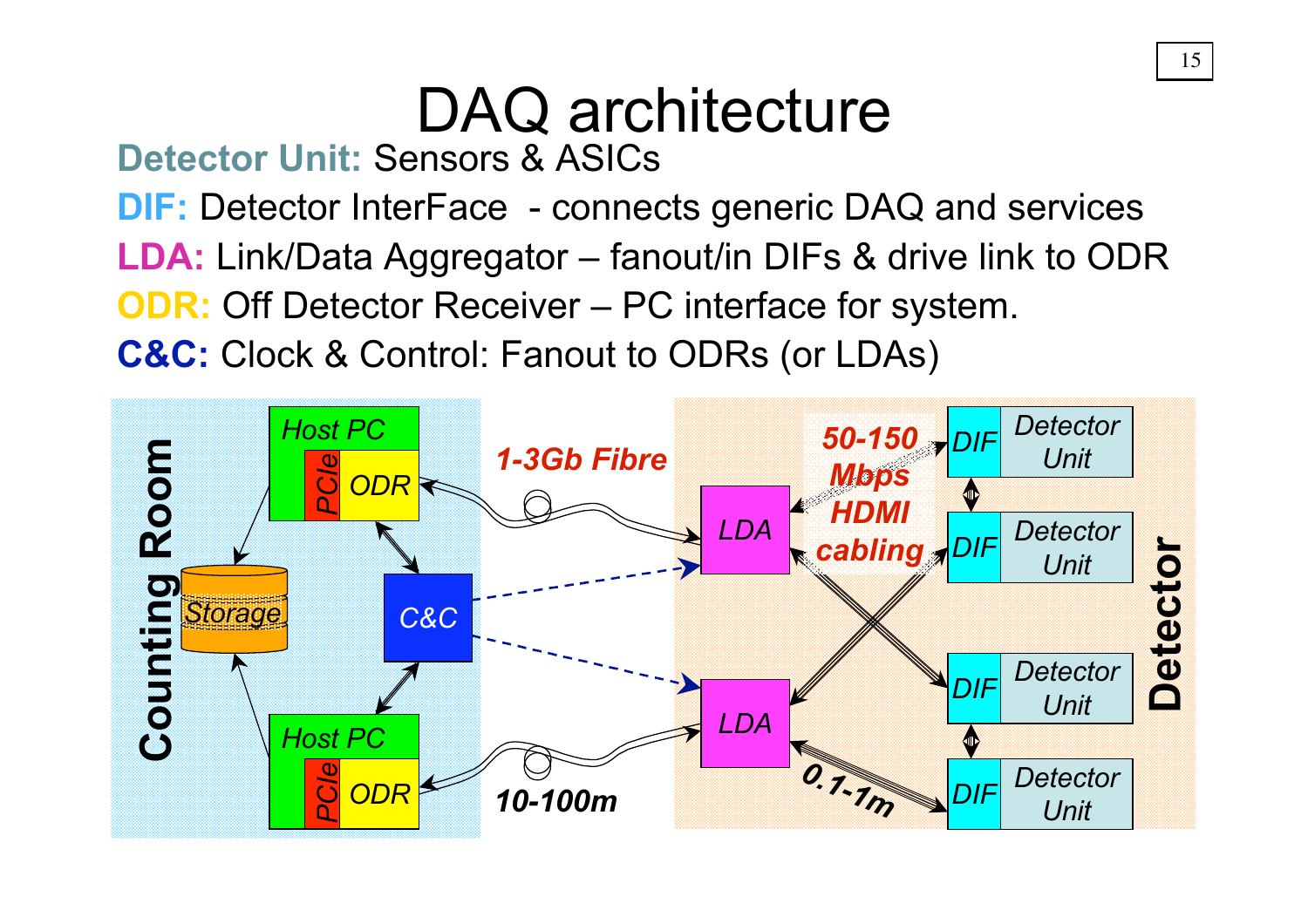### backup slides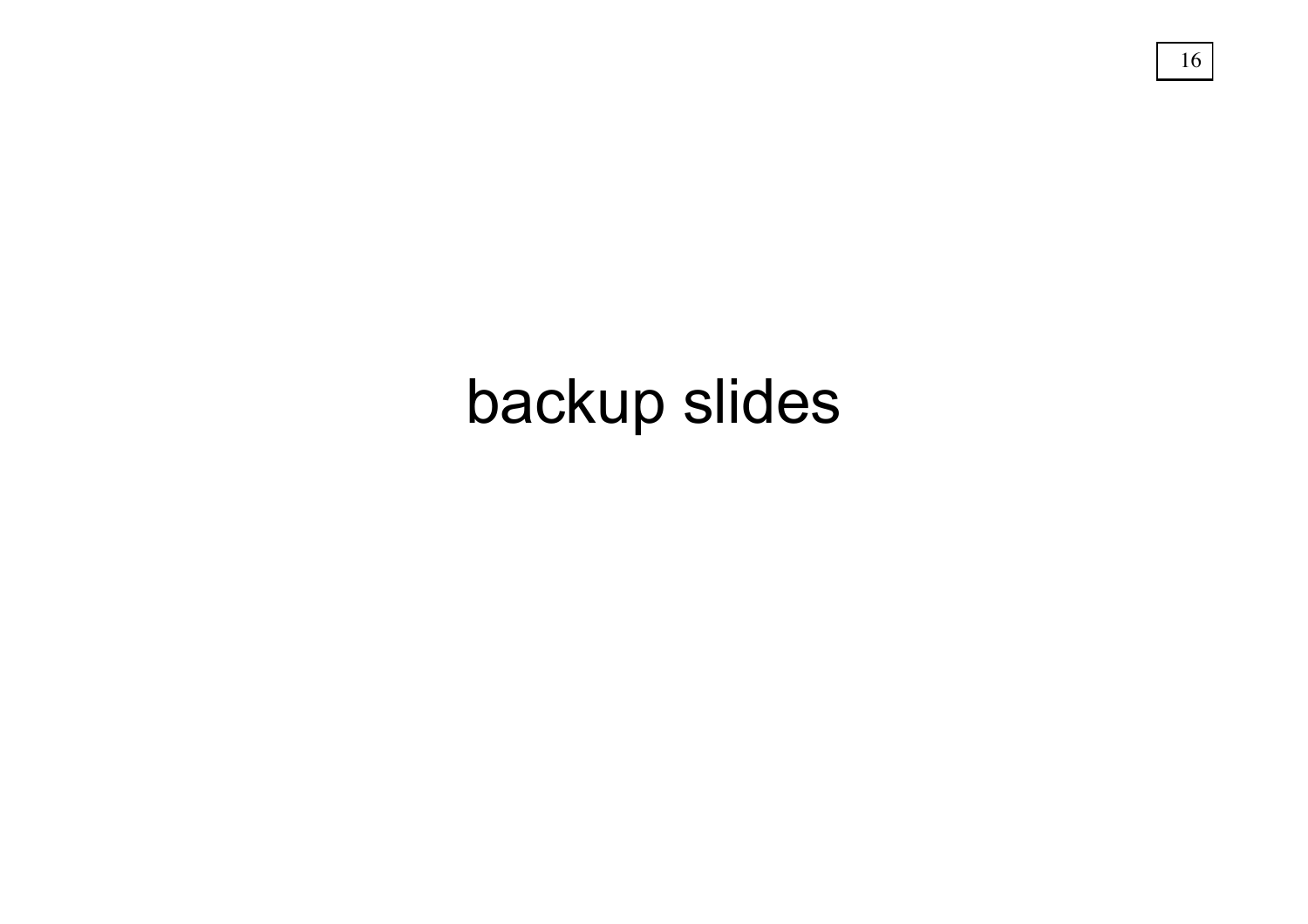# **Overview**

- **Classic Design**
	- Front-ends read out into on-detector data concentrators
	- Data concentrators drive long links off detector
	- Off detector assembly of complete bunch train data and event storage

#### • **Points to note**

- Triggerless operation
- Inter-bunch-train gaps used to send data off detector
- Bunch train data processed/assembled near online asynchronously from readout